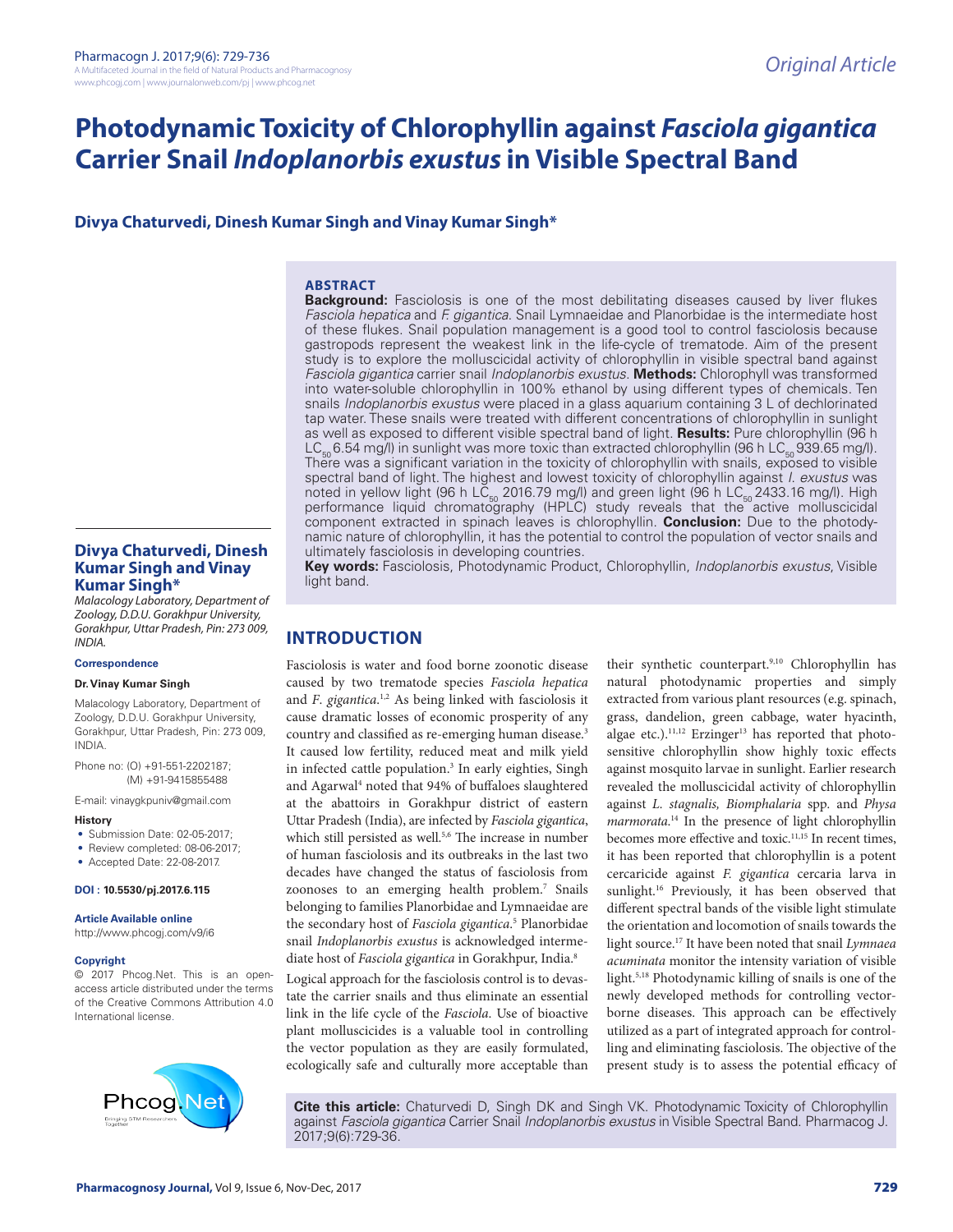photodynamic chlorophyllin against the snail *Indoplanorbis exustus* in visible spectral bands of light.

# **MATERIALS AND METHODS**

#### *Pure Compound*

Chlorophyllin is purchased from sigma chemical Co.USA.

#### *Experimental animal*

Adult *Indoplanorbis exustus* (0.95 ± 0.026 cm in length) were collected locally from Ramgarh lake and low-lying submerged fields. The animals were acclimatized for 72 h in laboratory condition. Experimental animals were kept in glass aquaria containing 3l of dechlorinated tap water maintained at room temperature (22-25ºC). The pH of the water was 7.1-7.3 and dissolved oxygen, free carbon dioxide and bicarbonate alkalinity were 6.5-7.1, 5.2-6.2 and 102-104 mg/l, respectively. Dead animals were removed immediately from the aquaria to avoid any contamination.

#### *Preparation of chlorophyllin*

Preparation of chlorophyllin was done according to the method of Wohllebe *et al*. 19 as modified by Singh and Singh.16 Chlorophyll was isolated from spinach (*Spinacia oleracea*) using 100% ethanol (for about 2 h at 55°C). Then,  $\text{CaCO}_3^{\text{}}$  (about 1mg/g plant material) was added as a buffer, it prevents the transformation of chlorophyll into pheophytin. The extract was subsequently filtered using Whatman qualitative filter papers (Whatman International Ltd, UK) and 50 ml petroleum benzene was added. After shaking the mixture, the chlorophyll moved into the lipophilic benzene phase. The two phases were separated in separatory funnel and about 1.0 ml methanolic KOH was added to 50 ml of the benzene phase. Upon agitation, the chlorophyll came into contact with the methanolic KOH and was transformed into water-soluble chlorophyllin (This process occurs due to the breakage of the ester bond between the chlorophyllin and the phytol tail by saponification). After separation of the methanolic KOH phase and the benzene phase most of the chlorophyllin was found in KOH phase. The extract was stored in a dark flask at room temperature. However, only fresh chemicals were used in the course of these experiments.

#### *Design of photo toxicity experiments*

Light experiment was set up according to the method of Tripathi *et al*. 5 Xenon arc lamp (500 W) was used as visible light source. Interference colored filters was used to perform the spectral response between 400 nm to 650 nm. Exposure of visible light at different wavelengths and fix intensity (500  $W/m<sup>2</sup>$ ) was used against the chlorophyllin treated snails to observe their mortality. Toxicity experiments were done at normal room temperature (22-25ºC).

# Thin layer chromatography

Thin layer chromatography (TLC) was performed according to the method of Barone and Tansey<sup>20</sup> as modified by Upadhyay and Singh.<sup>21</sup> Thin layer chromatography was carried out on 20×20 cm precoated silica gel (Merck Specialities Private Limited, Mumbai, India) using benzene/ ethyl acetate (9:1, w/v) as the mobile phase. The loading of extracted chlorophyllin with pure chlorophyllin were applied on TLC plates with a micropipette. TLC plates were developed with iodine vapour. Copies of chromatogram were made by tracing the plates immediately and R*f* value were calculated.

# High performance liquid chromatography

Identification of active component present in chlorophyllin was done by HPLC.

#### *Sample preparation*

The sample of extracted chlorophyllin was prepared by weighing 50 mg and then dissolving in 20 ml of acetonitrile. The sample was properly vortexed to ensure dissolution. Prior to injected 20 µl sample, the solutions was passed through a Millipore filter (ultra filter disc 3K 43 mm 10 pk, Cole Parmer, Germany) to remove any undissolved particles.

#### *Preparation of standard solution*

Pure standard solution of chlorophyllin was prepared by diluting 10 mg chlorophyllin in 20 ml of acetonitrile. The mixture was vortexed to ensure proper dissolution of pure compound. The solution, thus obtained, was passed through Millipore filter (ultra filter disc 3K 43 mm 10 pk, Cole Parmer, Germany).

#### *Instrumentation*

The HPLC system was equipped with two LC- 10ATVP pumps, a Cecil CE 4201 UV- variable detector and a Microliter®#702 (Hamilton-Bonaduz, Schweiz) syringe with a loop size of 20 µl. Reverse-phase chromatographic analysis was carried out under isocratic conditions using a reverse-phase Luna 5  $\mu$  C<sub>18</sub> Phenomenex column (250×4.6 mm) at 27°C. Acetonitrile (HPLC grade) was used as the mobile phase solvent under a pressure of 260-270 Kgf/cm<sup>2</sup> and run time of 15 min. The analysis was carried out a flow rate of one ml/min., the extracted chlorophyllin effluent being monitored at 220 nm. Data acquisition were done with Power Stream<sup>™</sup> software.

# Treatment protocol for concentration-response relationship

Toxicity experiments were done according to the method of Singh and Agarwal.<sup>22</sup> A total of 10 snails were placed in a glass aquarium containing 3 l of dechlorinated tap water. Snails were treated with different concentrations of extracted and pure chlorophyllin and incubated for 4 h in darkness. Thereafter, in I set of experiment the extracted and pure chlorophyllin treated snails were exposed to sunlight. In II set of experiment extracted chlorophyllin treated snails were exposed to different spectral band of monochromatic visible light. The control animals were kept in the equal volume of water under similar conditions without treatment. In control group, I snails were exposed to sunlight without any treatment. In control group II snails were exposed to monochromatic visible lights without any treatment. Each experiment was replicated 6 times. Mortality of snails was recorded at 24 h up to 96 h. The dead animals were removed immediately to avoid any contamination in aquarium water. The mortality of snails was established by the contraction of body within the shell, no response to needle probe was taken as evidence of death.

Concentration mortality data for each group of snails were analyzed using the probit log analysis program, POLO-PC (LeOra Software) Robertson *et al.*<sup>23</sup> to estimate the  $LC_{50}$  of extracted chlorophyllin and the 95% confidence intervals for these concentrations. The slope of the probit lines was also estimated. This program ran chi-square test for goodness of fit of the data to the probit model. If the model fits, the calculated value of chi-square is less than the chi-square table value for the appropriate degrees of freedom. If the model does not fit, the  $LC_{\text{eq}}$ value for the particular population may not be reliably estimated and is adjusted with the heterogeneity factor (Observed chi-square values divided degrees of freedom). This program uses heterogeneity factor as a correlation factor when the value of Pearson's chi-square statistic is significant as  $P < 0.05$ . The index of significance for potency estimation (g-value) was used to calculate 95% confidence intervals for potency (relative potency is equivalent to tolerance ratio). Parallelism of the probit regression lines implies a constant relative potency at all levels of response. POLO-PC was used to test equality and parallelism of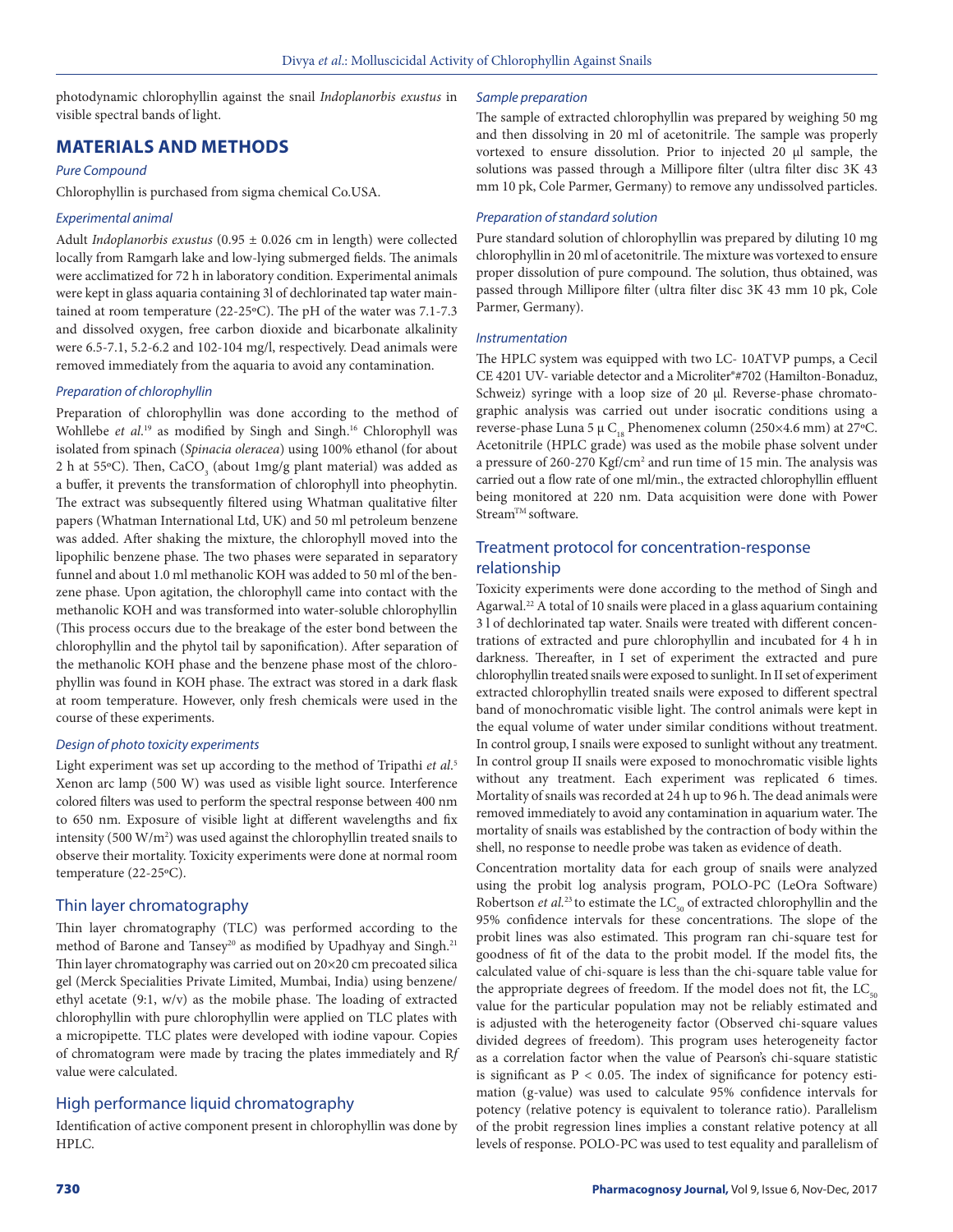the slope of the probit lines Robertson *et al.*23 The regression coefficient between exposure time and different values of  $LC_{50}$  was determined by the method of Sokal and Rohlf.<sup>24</sup>

# **RESULTS**

The molluscicidal activity of extracted/pure chlorophyllin was tested at different time of exposure to various light spectra and chlorophyllin concentration against the pest *Indoplanorbis exustus* (Table 1). A significant ( $p < 0.05$ ) negative regression was noted in between the exposure time and  $LC_{50}$  of the treatments (Table 2). The  $LC_{50}$  at 96 h of pure and extracted chlorophyllin was 6.54 mg/l and 939.65 mg/l in sunlight (Table 2). Toxicity was noted in the presence of visible spectral band of lights at fix intensity (500 W/m<sup>2</sup>). The highest toxicity was noted in yellow light (LC<sub>50</sub> at 96 h: 2016.79 mg/l) and lowest in green light (LC<sub>50</sub> at 96 h: 2433.16 mg/l) (Table 3).

The thin layer chromatography analysis demonstrated that the R*f* value of extracted chlorophyllin (0.50) was nearly equivalent to the R*f* value of pure chlorophyllin (0.48). The identification of active components was done by comparing the retention time  $(R<sub>t</sub>)$  and chromatographic peaks of extracted chlorophyllin and pure chlorophyllin. The HPLC fingerprint profile of the extracted chlorophyllin showed major peaks at the retention time of 10.89 min. (Figure 2) whereas the pure standard solutions of chlorophyllin showed major peaks at the retention time of 1.74 min. (Figure 3).

The slope values given in Tables 2 and 3 were steep and separate estimates of LC based on each of six replicates were found to be within the 95% confidence limits of  $LC_{50}$ . The t-ratio was higher than 1.96 and heterogeneity factor was less than 1.0. The g-value was less than 0.5 at all probability levels (90, 95 and 99 respectively) (Tables 2 and 3). There was significant negative regression ( $p < 0.05$ ) between the exposure time and  $LC_{50}$  of the treatments (Tables 2 and 3).

# **DISCUSSION**

The data given above indicate that chlorophyllin pure/extracted from spinach is very effective and efficient molluscicide. Toxicity against the snail *Indoplanorbis exustus* is time and concentration dependent as evident by the negative regression between exposure period and  $LC_{50}$ values of the different treatments. Toxicity of photodynamic chlorophyllin is noted against *I. exustus* in the occurrence of different visible spectral bands of lights at a fix intensity of 500 W/m<sup>2</sup>. All the monochromatic visible lights have adequate energy to elicit the response of photodynamic chlorophyllin. Yellow light caused higher toxicity of chlorophyllin against snails than other monochromatic visible lights. Significant variation in toxicity of chlorophyllin exposed to same intensity of visible monochromatic light is evident from different  $LC_{50}$  of chlorophyllin. All lights have different wavelengths and it represents that variation in wavelength of light has significant effect on mortality, as evident from highest toxicity of chlorophyllin was observed in yellow light (LC $_{50}$  at 96 h: 2016.79 mg/l) and lowest in green light (LC $_{50}$  at 96 h: 2433.16 mg/l).

Recently, Singh and Singh<sup>16</sup> demonstrated the larvicidal activity of chlorophyllin against *F. gigantica* at the fix intensity of 300 W/m2 . The

**Table 1: Concentration of extracted and pure chlorophyllin used in toxicity experiment against** *Indoplanorbis exustus*

| <b>Experimental condition</b> | <b>Chemical</b> | Concentration (mg/l)   |
|-------------------------------|-----------------|------------------------|
| Sunlight                      | Ext Chl         | 900, 1000, 1100, 1200  |
|                               | Pure Chl        | 10, 20, 30, 40         |
| Different spectra of light    | Ext Chl         | 1900, 2100, 2300, 2500 |

Abbreviation: Ext- Extracted, Chl- Chlorophyllin

effectiveness of chlorophyllin depends on light attenuation in the water body.<sup>25</sup> Relating to attenuation it was tested earlier that about 36 W/m<sup>2</sup> of visible day light are sufficient to stimulate photodynamic destruction of *Chaoborus crystallinus* larvae.<sup>26</sup> The time-dependent toxic effect of tested plant products may be due to the uptake of active compound by the snails, which progressively accumulated in the body with an increase exposure period. It is also possible that the active compound could change into more toxic forms in the aquarium water or in the snail' s body in visible band spectra of light.

When sunlight penetrates water at a marked angle then longer visible wavelength are absorbed more by water than shorter visible wavelengths during penetration.<sup>27,16</sup> The toxicity experiments clearly demonstrated that pure chlorophyllin is more toxic than extracted chlorophyllin and chlorophyllin become more effective in sunlight than different spectral band of monochromatic visible lights. It may be due to higher solubilized atom of chlorophyllin in sunlight transferred its excitation energy to oxygen, which generate singlet oxygen and other reactive oxygen species (ROS), which have the potential to kill the vector organism.28,29,15 ROS caused strong oxidative stress to the cells which damage the cell membrane, protein, DNA and other cell structures.<sup>30,31</sup> Photodynamic chlorophyllin was capable to kill mosquito larvae and other small animals within a few hours in sunlight.<sup>11</sup> Recent research on chlorophyllin has been advocated by researchers. As Erzinger *et al*. 32 demonstrated that photodynamic chlorophyllin was able to kill four different species, a small crustacean (*Daphnia similis*), a unicellular alga (*Euglena gracilis*) and two species of fish (*Astyanax bimaculatus* and *Cyprynus carpio*) which are the vector of parasitic diseases. Earlier, Kumar and Singh<sup>33</sup> reported that chlorophyllin show toxic effects against *Lymnaea acuminata* in the presence of red visible light and sunlight. Recently, Hader *et al*. 15 reported the toxicity of photodynamically active chlorophyllin against fish ectoparasite *Ichthiophthirius multifiliis, Ichtyobodo, Dactylogyrus, Trichodina, Argulus.* 

The steep slope indicates that a small increase in the concentration of molluscicide caused higher mortality. The t-ratio value greater than 1.96 indicates that the regression is significant ( $p$ < 0.05). The heterogeneity factor value less than 1.0 denotes that in the replicate test of random samples; the concentration response is limited and thus the model fits the data adequately. The index of significance of the potency estimation g indicates that the value of the mean is within the limit at all probability levels (90, 95 and 99 respectively) since it is less than 0.5.

Thin layer chromatography (TLC) study demonstrates the preliminary identification of the active components in extracted and pure chlorophyllin. The co-migration of extracted and pure chlorophyllin on TLC plate show nearly equivalent R*f* value of extracted (0.50) and pure (0.48) chlorophyllin. The stationary phase, silica gel can be considered polar while the organic solvent used as the mobile phase is non-polar.<sup>34</sup> Components of mixture differ in polarity and have different tendencies to absorb onto the silica gel or dissolve in the organic solvent.<sup>35</sup> The more polar components have a stronger interaction with the silica gel and absorb on the silica gel strongly, therefore, less distance it can travel up the plate and show lower R*f* value. In contrast, non-polar components move higher up the plate and show higher Rf value.<sup>34,35</sup>

High performance liquid chromatography (HPLC) has already been considered to be the simplest and most reproducible technique for analyzing complex mixtures of pigments in food and other sources. HPLC fingerprinting is the best way for chemical characterization.<sup>36</sup>

Willstatter and Escher<sup>37</sup> discovered that chlorophyll was a mixture of two compounds which were designated as chlorophyll a and chlorophyll b. Chlorophyll a contains -CH<sub>3</sub> group and chlorophyll b contain -CHO group, respectively and after removal of phytol tail chlorophyll converts into chlorophyllin (Figure 1).<sup>38</sup> It was reported by Lim,<sup>39</sup> that the replace-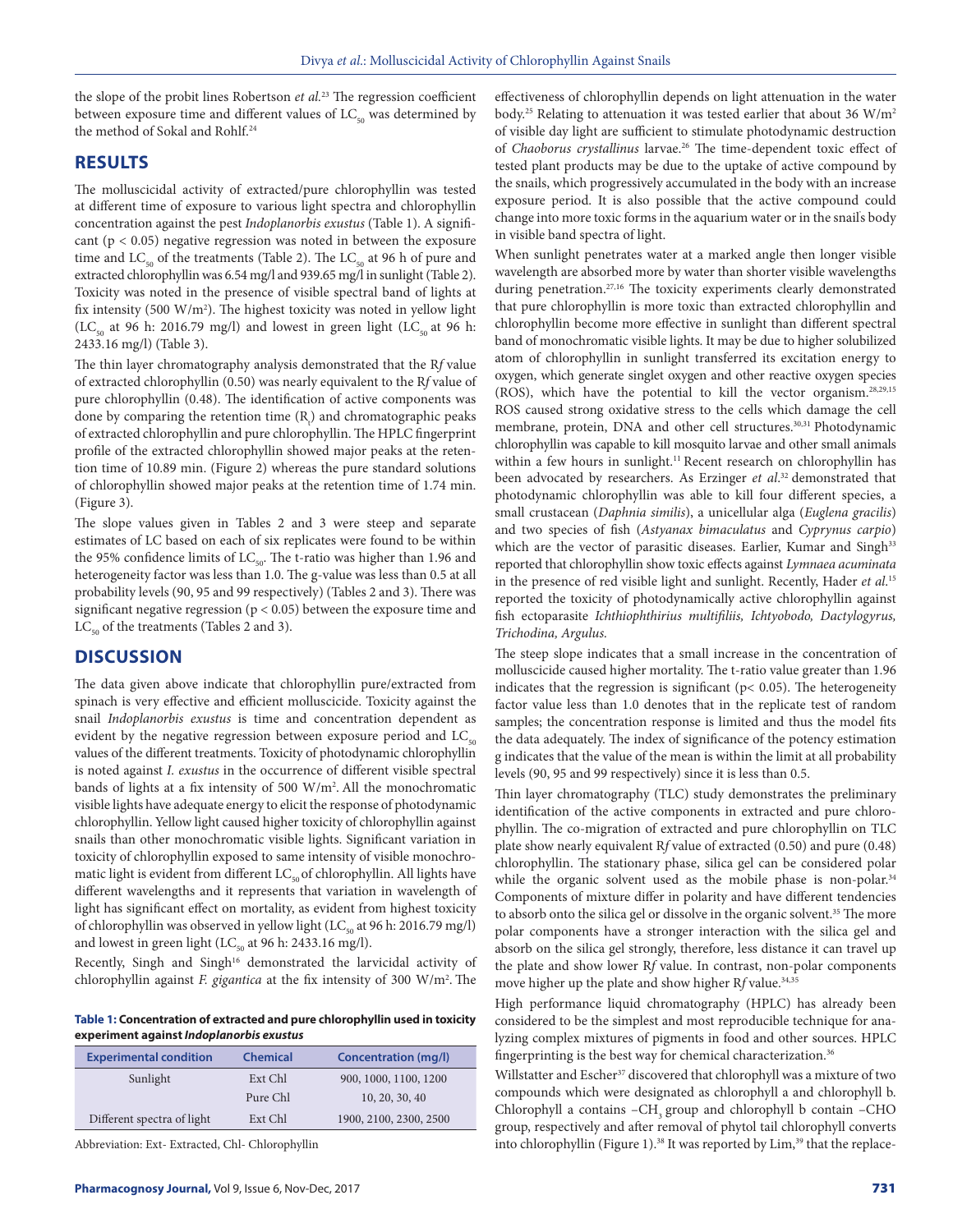| Table 2: Toxicity of extracted and pure chlorophyllin in sunlight against Indoplanorbis exustus |  |  |
|-------------------------------------------------------------------------------------------------|--|--|
|                                                                                                 |  |  |

| <b>Exposure</b><br><b>Period</b> | <b>Treatment</b> | $LC_{\rm co}$ mg/l<br>(w/v) | <b>LCL</b> | <b>UCL</b> | <b>Slope value</b> | t-ratio | a-value | <b>Heterogeneity</b> |
|----------------------------------|------------------|-----------------------------|------------|------------|--------------------|---------|---------|----------------------|
| 24h                              | Ext Chl          | 1371.59                     | 1232.31    | 2020.21    | $6.68 \pm 2.03$    | 3.28    | 0.35    | 0.15                 |
|                                  | Pure Chl         | 37.22                       | 29.69      | 56.54      | $1.87 \pm 0.40$    | 4.64    | 0.17    | 0.23                 |
| 48 h                             | Ext Chl          | 1187.43                     | 1118.12    | 1364.55    | $7.28 \pm 1.85$    | 3.91    | 0.25    | 0.16                 |
|                                  | Pure Chl         | 22.57                       | 16.97      | 30.24      | $1.48 \pm 0.37$    | 3.99    | 0.24    | 0.25                 |
| 72 h                             | Ext Chl          | 1028.96                     | 964.45     | 1088.74    | $7.13 \pm 1.79$    | 3.97    | 0.24    | 0.27                 |
|                                  | Pure Chl         | 15.70                       | 11.03      | 19.57      | $1.75 \pm 0.37$    | 4.65    | 0.17    | 0.64                 |
| 96h                              | Ext Chl          | 939.65                      | 883.78     | 976.62     | $11.35 \pm 1.99$   | 5.69    | 0.11    | 0.44                 |
|                                  | Pure Chl         | 6.54                        | 2.54       | 9.66       | $1.85 \pm 0.43$    | 4.28    | 0.20    | 0.35                 |

Six batches of ten snails were exposed to different concentration. Mortality was determined at 24 h to 96 h. Concentrations given are the final concentration (w/v) in the glass aquarium water. Abbreviation: Ext- Extracted, Chl- Chlorophyllin, LCL- Lower confidence limit, UCL-Upper confidence limit. Significant negative regression (p < 0.05) was observed between exposure time and LC<sub>50</sub> treatments. Ts – testing significant of the regression coefficient- Ext Chl -8.804<sup>+</sup> to -3.315<sup>+</sup> and 102.8<sup>++</sup> to 2155<sup>++</sup> and Pure Chl -0.6134<sup>+</sup> to -0.2108<sup>+</sup> and 0.0<sup>++</sup> to 90.37<sup>++</sup> was observed. +Linear regression between X and Y. ++Non- linear regression between X and Y.

#### **Table 3: Toxicity of extracted chlorophyllin in the presence of different spectra of light against** *Indoplanorbis exustus*

| <b>Exposure</b><br>period | <b>Treatment</b> | <b>Different spectra</b><br>of light | $LC_{50}$ mg/l<br>(w/v) | <b>LCL</b> | <b>UCL</b> | <b>Slope values</b> | t-ratio | g-value | <b>Heterogeneity</b> |
|---------------------------|------------------|--------------------------------------|-------------------------|------------|------------|---------------------|---------|---------|----------------------|
| 24 h                      |                  | Green                                | 2844.62                 | 2612.40    | 3628.83    | $9.99 \pm 2.60$     | 3.83    | 0.26    | 0.38                 |
|                           |                  | Violet                               | 2739.81                 | 2554.34    | 3259.69    | $10.43 \pm 2.46$    | 4.23    | 0.21    | 0.32                 |
|                           |                  | Blue                                 | 2592.33                 | 2592.33    | 2866.12    | 11.66±2.34          | 4.98    | 0.15    | 0.26                 |
|                           | Ext Chl          | Orange                               | 2548.53                 | 2415.69    | 2851.25    | $9.67 \pm 2.10$     | 4.59    | 0.18    | 0.29                 |
|                           |                  | Red                                  | 2440.94                 | 2330.23    | 2663.53    | $9.35 \pm 2.00$     | 4.67    | 0.17    | 0.26                 |
|                           |                  | White                                | 2320.46                 | 2233.79    | 2451.60    | $10.11 \pm 1.97$    | 5.13    | 0.14    | 0.15                 |
|                           |                  | Yellow                               | 2235.96                 | 2171.54    | 2309.26    | 13.46±2.04          | 6.59    | 0.08    | 0.17                 |
|                           |                  | Green                                | 2760.96                 | 2520.88    | 3734.57    | $7.16 \pm 2.09$     | 3.41    | 0.32    | 0.17                 |
|                           |                  | Violet                               | 2681.70                 | 2480.02    | 3360.56    | $7.61 \pm 2.06$     | 3.68    | 0.28    | 0.20                 |
|                           |                  | Blue                                 | 2464.91                 | 2351.45    | 2697.30    | $9.59 \pm 2.03$     | 4.72    | 0.17    | 0.17                 |
| 48 h                      | Ext Chl          | Orange                               | 2387.51                 | 2291.20    | 2557.41    | $9.91 \pm 1.99$     | 4.96    | 0.15    | 0.26                 |
|                           |                  | Red                                  | 2299.50                 | 2220.64    | 2409.02    | $11.03 \pm 1.99$    | 5.54    | 0.12    | 0.26                 |
|                           |                  | White                                | 2178.42                 | 2097.68    | 2259.46    | $10.95 \pm 1.95$    | 5.60    | 0.12    | 0.20                 |
|                           |                  | Yellow                               | 2151.63                 | 2082.41    | 2217.12    | $13.13 \pm 2.02$    | 6.49    | 0.09    | 0.29                 |
|                           |                  | Green                                | 2588.50                 | 2408.73    | 3189.62    | $7.04 \pm 1.98$     | 3.54    | 0.30    | 0.13                 |
|                           |                  | Violet                               | 2520.12                 | 2379.55    | 2870.95    | $8.32 \pm 2.00$     | 4.15    | 0.22    | 0.19                 |
| 72 h                      | Ext Chl          | Blue                                 | 2355.48                 | 2263.03    | 2509.11    | $9.84 \pm 1.97$     | 4.98    | 0.15    | 0.13                 |
|                           |                  | Orange                               | 2274.73                 | 2185.51    | 2398.54    | $9.47 \pm 1.93$     | 4.90    | 0.15    | 0.26                 |
|                           |                  | Red                                  | 2172.88                 | 2092.68    | 2252.28    | $11.08 \pm 1.96$    | 5.64    | 0.12    | 0.31                 |
|                           |                  | White                                | 2117.44                 | 2034.18    | 2189.05    | $11.58 \pm 1.97$    | 5.85    | 0.11    | 0.22                 |
|                           |                  | Yellow                               | 2075.05                 | 2003.81    | 2133.92    | 14.33±2.09          | 6.84    | 0.08    | 0.33                 |
| 96 h                      |                  | Green                                | 2433.16                 | 2295.35    | 2792.54    | $6.99 \pm 1.90$     | 3.66    | 0.28    | 0.22                 |
|                           |                  | Violet                               | 2380.57                 | 2241.28    | 2747.46    | $6.30 \pm 1.88$     | 3.33    | 0.34    | 0.11                 |
|                           |                  | Blue                                 | 2223.19                 | 2139.50    | 2320.09    | $10.18 \pm 1.93$    | 5.25    | 0.13    | 0.17                 |
|                           | Ext Chl          | Orange                               | 2125.44                 | 2029.61    | 2207.68    | $10.08 \pm 1.94$    | 5.19    | 0.14    | 0.29                 |
|                           |                  | Red                                  | 2089.26                 | 2005.03    | 2157.85    | $12.00 \pm 2.00$    | 5.99    | 0.10    | 0.23                 |
|                           |                  | White                                | 2029.92                 | 1946.67    | 2092.65    | $13.62 \pm 2.11$    | 6.44    | 0.09    | 0.39                 |
|                           |                  | Yellow                               | 2016.79                 | 1950.42    | 2069.14    | $17.05 \pm 2.33$    | 7.30    | 0.07    | 0.44                 |

Six batches of ten snails were exposed to different concentration. Mortality was determined at every 24 h up to 96 h. Concentrations given are the final concentration (w/v) in the glass aquarium water. Abbreviation: Ext- Extracted, Chl- Chlorophyllin, LCL- Lower confidence limit, UCL-Upper confidence limit. Significant negative regression (p < 0.05) was observed between exposure time and LC<sub>50</sub> of treatments. Ts - testing significant of the regression coefficient of Green light -10.11+ to -2.93+ and 1531++ to 3750++, Violet light -6.90+ to -2.10+ and 1805++ to 3350++, Blue light -5.60+ to -4.53+ and 1557++ to 3256++, Orange light -6.88+ to -4.63+ and 1365\*+ to 3297\*+, Red light -6.60+ to -3.24+ and 1418++ to 3078++, White light -5.94+ to -1.82+ and 1479++ to 2814++, Yellow light -3.81+ to -2.30+ and 1589++ to 2627++ was observed. <sup>+</sup>Linear regression between X and Y. <sup>++</sup>Non- linear regression between X and Y.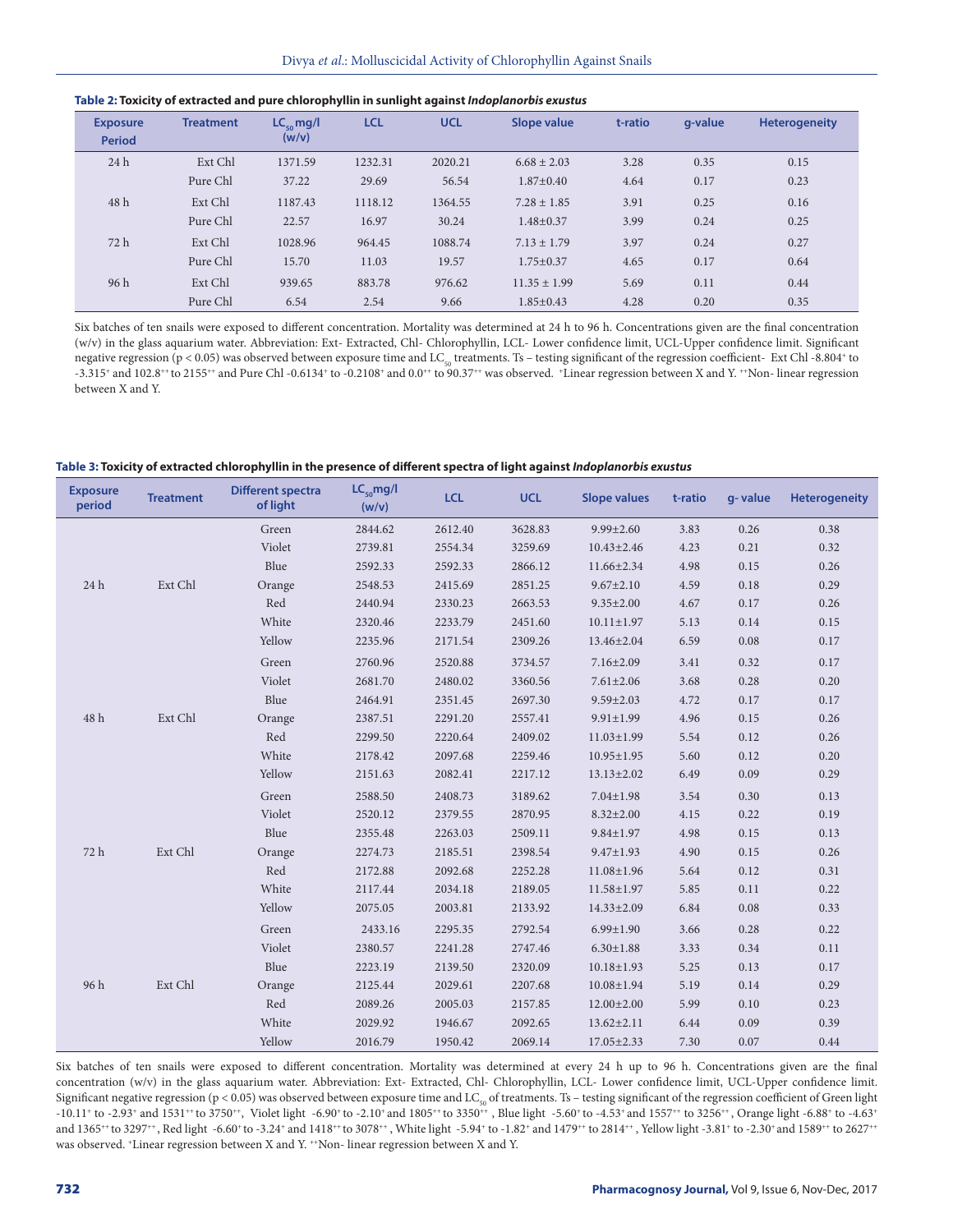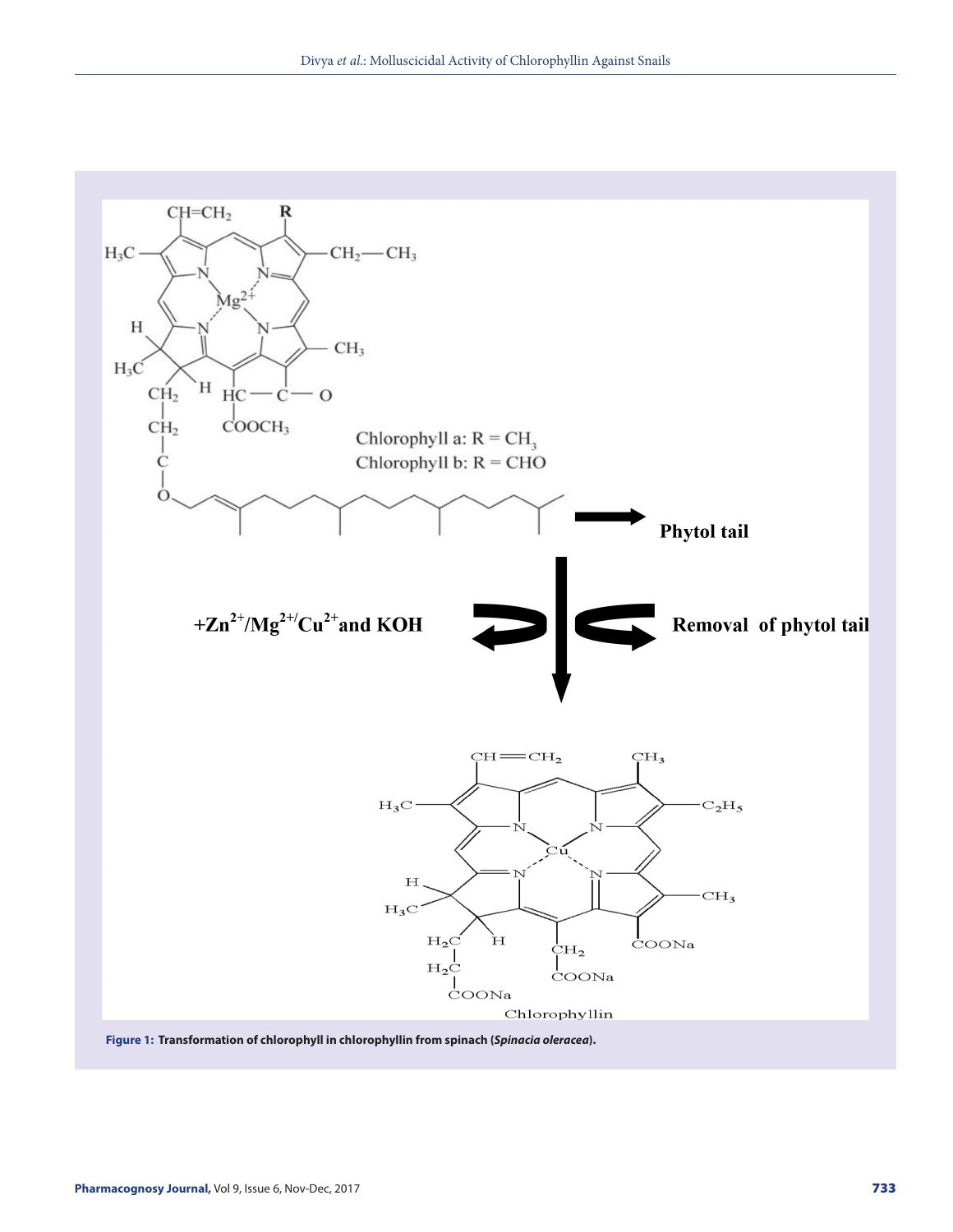Divya *et al*.: Molluscicidal Activity of Chlorophyllin Against Snails



**Figure 2: High Performance Liquid Chromatography of extracted chlorophyllin.**



**Figure 3: High Performance Liquid Chromatography of pure chlorophyllin.**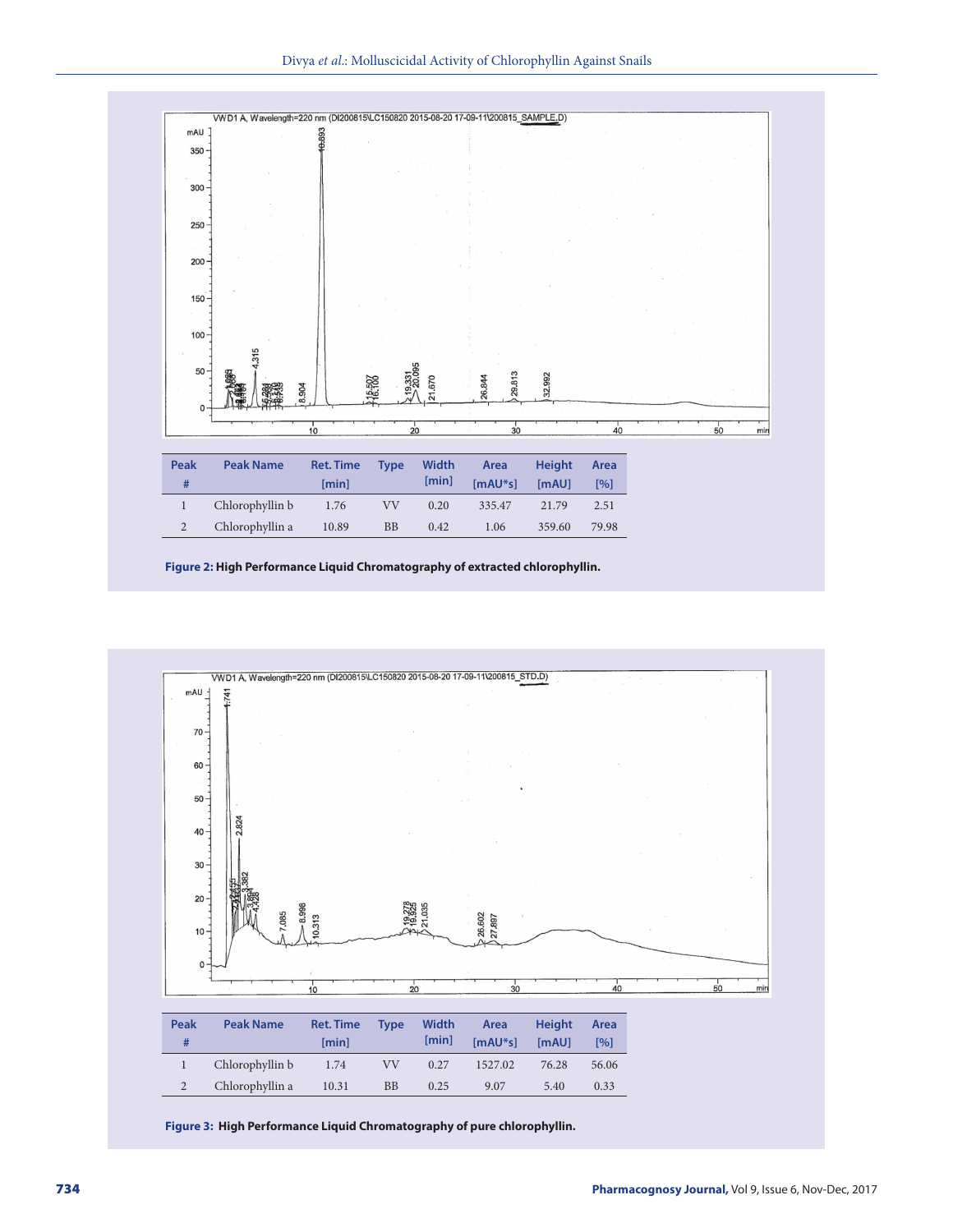ment of –CH<sub>3</sub> group (in chlorophyll a) with –CHO group (in chlorophyll b) at the position C-7 increases the polarity of the chlorophyll b; since chlorophyll b becomes more polar than chlorophyll a and appears on the shorter retention time. It was also reported that the retention time always decreases in the same order (pheophytin a > chlorophyll a > pheophytin b > chlorophyll b > chlorophyllide a > chlorophyllide b) and predominantly depends on the polarity of the mobile phase.<sup>39,40</sup> In the present study the separation of chlorophyll derivates by HPLC method clearly demonstrate the major peaks at the retention time of 10.89 min. in extracted chlorophyllin and 1.74 min. in pure standard chlorophyllin. From the above reporting, it can be state that higher retention time indicates the presence of chlorophyllin a in extracted chlorophyllin<sup>41,42</sup> and comparatively lower retention time indicates the presence of chlorophyllin b in pure chlorophyllin. In present observation, major peaks of the retention time of chlorophyllin a and b clearly demonstrate that these are the active components which are found more abundantly in extracted and pure chlorophyllin, respectively. Now, the HPLC data clearly define the minor differences between the R*f* values of TLC results. It can also be concluded that the toxicity of extracted chlorophyllin is due to chlorophyllin a than chlorophyllin b.

# **CONCLUSION**

The laboratory studies reported in this work demonstrate that photodynamic chlorophyllin is very powerful and adequate molluscicide for target vector snails. It can be avowed that molluscicidal activity of chlorophyllin is due to their active components: chlorophyllin a and b. Such type of exploratory research work by means of plant extracts can be effective approach to kill the snail population. Being economically and environmentally friendly, this approach can get high public acceptance also. Photodynamic chlorophyllin as a molluscicide show great potential of photosensitization prospective for the control of endemic fasciolosis in developing countries.

# **ACKNOWLEDGEMENT**

The authors are grateful to Prof. D. K. Singh (Department of Zoology, DDU Gorakhpur University, Gorakhpur, India) for his valuable suggestions in analysis and interpretation of data and preparation of the final manuscript.

# **CONFLICTS OF INTEREST**

We declare that we have no conflict of interest.

### **ABBREVIATIONS USED**

**TLC:** Thin Layer Chromatography; **HPLC:** High Performance Liquid Chromatography; **Ext:** Extracted; **Chl:** Chlorophyllin.

### **REFERENCES**

- 1. Ashrafi K, Bargues MD, O'Neill S, Mas-Coma S. Fascioliasis: a worldwide parasitic disease of importance in travel medicine. Travel Med Infect Dis. 2014;12(6):636-49.
- 2. Singh DJ, Singh DK. Anthelmintic activity of chlorophyllin against different larval stages of *Fasciola gigantica*. Rev Inst Med Trop Sao Paulo. 2016;58:39.
- 3. Cwiklinski K, Allen K, LaCourse J, Williams DJ, Paterson S, Hodgkinson JE. Characterization of a novel panel of polymorphic microsatellite loci for the liver fluke, *Fasciola hepatica,* using next generation sequencing approach. Infect Genet Evol. 2015;32:298-304.
- 4. Singh O, Agarwal RA. Toxicity of certain pesticides to two economic species of snails in Northern India*.* J Econ Entomol. 1981;74(5):568-71.
- 5. Tripathi AP, Singh VK, Singh DK. Orientation of the snail *Lymnaea acuminata* to different wavelength of visible light. The Ecoscan. 2013;4:235-40.
- 6. Sunita K, Habib M, Kumar P, Singh VK, Husain SK, Singh DK. Inhibition of acetylcholinesterase and cytochrome oxidase activity in *Fasciola gigantica* cercaria by phytoconstituents. Acta Tropica. 2016;154:19-24.
- 7. Nyindo M, Lukambagire A. Fasciolosis: An ongoing zoonotic trematode infection. Biomed Res Int Volume. 2015(2015), Article ID786195, pages 8.
- 8. Soni N, Singh VK. Molluscicidal activity of *Tamarindus indica* and *Terminalia arjuna* against *Indoplanorbis exustus*: A causative agent of Trematodiasis. Sci Agric. 2015;12:163-70.
- 9. Soni N, Singh DK, Singh VK. Inhibition kinetics of acetylcholinesterase and phosphatase by the active constituents of *Terminalia arjuna* and *Tamarindus indica* in the cerebral ganglion of *Lymnaea acuminata*. Pharmacogn J. 2017;9(2):98-101.
- 10. Tekwu EM, Bosompem KM, Anyan WK, Appiah-Opong R, Owusu KB, Tettey MD. *In vitro* assessment of anthelmintic activities of *Rauwolfia vomitoria* (Apocynaceae) stem bark and roots against parasitic stages of *Schistosoma mansoni* and Cytotoxic Study. J Parasitol Res Volume. 2017 (2017), Article ID 2583969, 11 pages.
- 11. Wohllebe S, Richter R, Richter P, Hader DP. Photodynamic control of human pathogenic parasites in aquatic ecosystems using chlorophyllin and pheophorbid as photodynamic substances. Parasitol Res. 2009;104(3):593-600.
- 12. Singh DJ, Singh DK. Phytotherapy of chlorophyllin exposed *Lymnaea acuminata*: A new biotechnological tool for fasciolosis control. Parasite Epidemiol Control. 2016;1(2):20-5.
- 13. Erzinger GS. New perspectives for the control of parasitic diseases through the use of photodynamic products. Pharma Anal Acta. 2011;9:1-3.
- 14. Mahmoud MS, Richter P, Shalaby HAM, Kandil OM, Hader DP. Molluscicidal activity of chlorophyll extraction against the freshwater snails. J Coastal Life Med. 2013;1:85-8.
- 15. Hader DP, Schmidl J, Hilbig R, Oberle M, Wedekind H, Richter P. Fighting fish parasites with photodynamically active chlorophyllin. Parasitol Res. 2016;115(6):2277-83.
- 16. Singh DJ, Singh DK. Toxicity of chlorophyllin in different wavelengths of visible light against *Fasciola gigantica* larvae. J Photochem Photobiol B: Biol. 2015;144:57-60.
- 17. Sakakibara M, Aritaka T, Iizuka A, Suzuki H, Horikoshi T, Lukowiak K. Electrophysiological responses to light of neurons in the eye and statocyst of *Lymnaea stagnalis*. J Neurophysiol. 2005;93(1):493-507.
- 18. Tripathi AP, Singh VK, Singh DK. Attraction of *Lymnaea acuminata* against the visible photo stimulant: A new tool in fasciolosis control. Research. 2014;1:743.
- 19. Wohllebe S, Ulbrich C, Grimm D, Pietsch J, Erzinger G, Richter R. Photodynamic treatment of *Chaoborus crystallinus* larvae with chlorophyllin induces necrosis and apoptosis. Photochem Photobiol. 2011;87(5):1113-22.
- 20. Barone FE, Tansey MK. Isolation, purification, identification, synthesis and kinetics of activity of the anticandial component of *Allium sativum* and hypothesis for its mode of action. Mycologia. 1977;88:793-825.
- 21. Upadhyay A, Singh DK. Molluscicidal activity of *Sapindus mukorossi* and *Terminalia chebula* against the freshwater snail *Lymnaea acuminata*. Chemosphere. 2011;83(4):468-74.
- 22. Singh DK, Agarwal RA. Correlation of the anticholinesterase and molluscicidal activity of the latex of *Euphorbia royleana* Bioss. on *Lymnaea acuminata.* J Nat Prod. 1984;47(4):702-5.
- 23. Robertson JL, Russell RM, Preisler HK, Savin NE. Bioassay with arthropods, POLO computer programme for analysis of bioassay data. 2<sup>nd</sup> ed. Boca Raton: CRC Press 2007;1-224.
- 24. Sokal RR, Rohlf FJ. Introduction to biostatistics. San Francisco; W.H. Freeman and Co. 1996;271-73.
- 25. DeRosa MC, Crutchley RJ. Photosensitized singlet oxygen and its applications. Coord Chem Rev. 2002;233:234:351-71.
- 26. Erzinger GS, Wohllebe S, Vollrath F, Souza SC, Richter P, Lebert M. Optimizing conditions for the use of chlorophyll derivatives for photodynamic control of parasites in aquatic ecosystems*.* Parasitol Res. 2011;109(3):781-6.
- 27. Vanderstaete J, Goossens R, Ghabour JK. Bathymetric mapping of coral reefs in the red sea (Hurghada-Egypt) using LANDSTAT7 ETM+DATA, seventh international conference on remote sensing for marine and coastal environments, Miami, Florida, 20-22 May, 2002.
- 28. Tominaga H, Kodama S, Matsuda N, Suzuki K, Watanabe M. Involvement of reactive oxygen species (ROS) in the induction of genetic instability by radiation. J Radiat Res. 2004;45(2):181-8.
- 29. Richter PR, Strauch SM, Azizullah A, Hader DP. Chlorophyllin as a possible measure against vectors of human parasites and fish parasites. Front Environ Sci. 2014;2:1-6.
- 30. Kohen R, Nyska A. Oxidation of biological system: oxidative stress phenomena, antioxidants, redox reactions, and methods for their quantification. Toxicol Pathol. 2002;30(6):620-50.
- 31. Singh K, Singh VK. Anti-reproductive activity of chlorophyllin on fresh water snail *Lymnaea acuminata.* Res J Parasitol. 2015;10:160-6.
- 32. Erzinger GS, Souza SC, Pinto LH, Hoppe R, Del-Ciampo LF, Souza O, *et al*. Assessment of the impact of chlorophyll derivatives to control parasites in aquatic ecosystems. Ecotoxicol. 2015;24(4):949-58.
- 33. Kumar N, Singh VK. Bait formulations of chlorophyllin against infected/uninfected *Lymnaea acuminata* in red and sunlight. Int J Zool Res. 2015;11(5):207-14.
- 34. Sasidharan S, Chen Y, Saravanan D, Sundram KM, Latha LY. Extraction, Isolation and characterization of bioactive compounds from plants' extracts. A J T C A